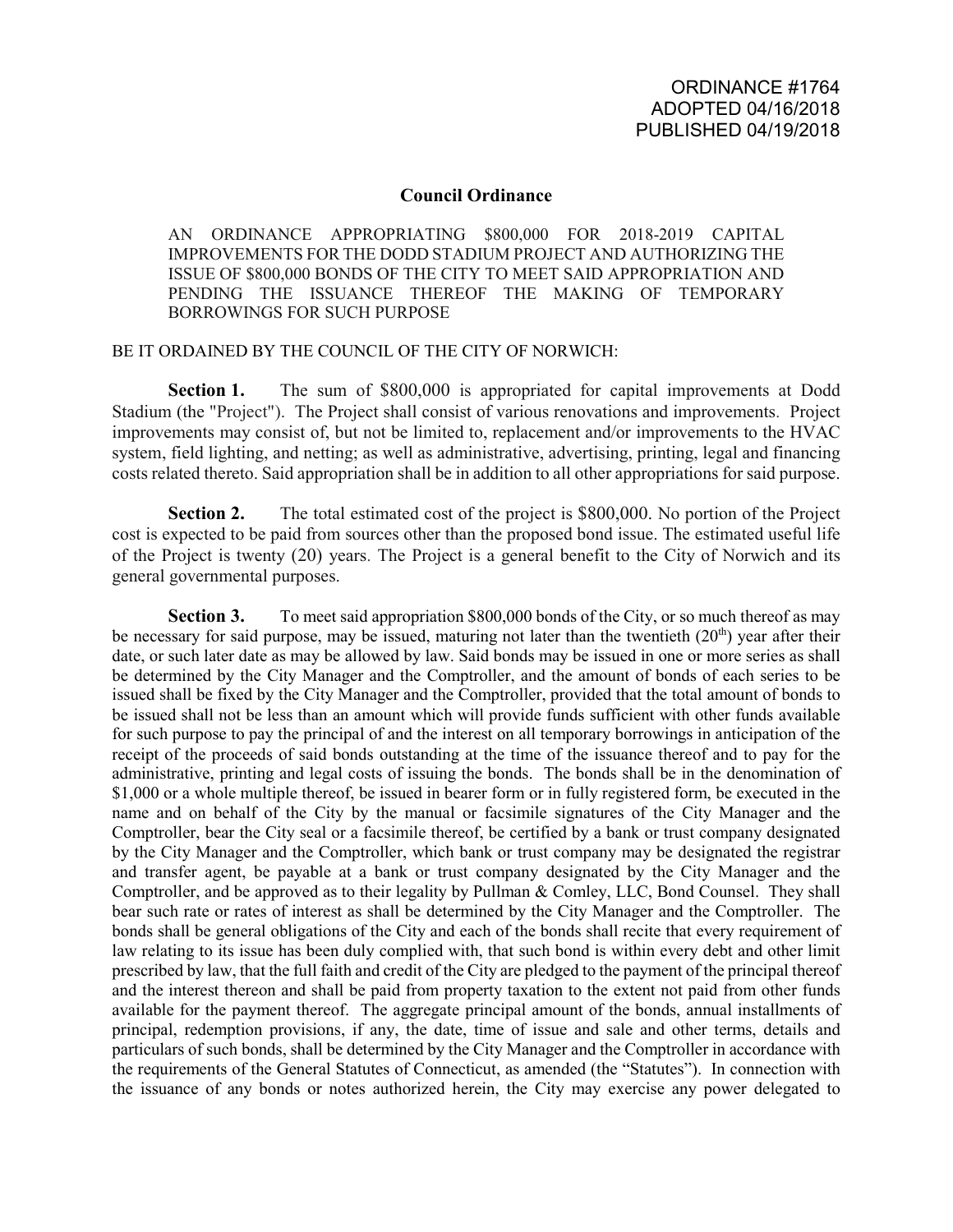municipalities pursuant to Section 7-370b of the Statutes, including the authority to enter into agreements managing interest rate risk. The City Manager and Comptroller, on behalf of the City, shall execute and deliver such reimbursement agreements, letter of credit agreement, credit facilities, remarketing, standby marketing agreements, standby bond purchase agreements, and any other commercially necessary or appropriate agreements which are necessary, appropriate or desirable in connection with or incidental to the sale and issuance of such bonds or notes.

Section 4. The issue of the bonds aforesaid and of all other bonds or notes of the City heretofore authorized but not yet issued, as of the effective date of this ordinance, would not cause the indebtedness of the City to exceed any debt limit calculated in accordance with law.

**Section 5.** Said bonds shall be sold by the City Manager and Comptroller in a competitive offering or by negotiation, in their discretion. If sold at competitive offering, the bonds shall be sold upon sealed proposals, auction or similar process, at not less than par and accrued interest on the basis of the lowest net or true interest cost to the City.

**Section 6.** The City Manager and the Comptroller are authorized to make temporary borrowings in anticipation of the receipt of the proceeds of any series of said bonds. Notes evidencing such borrowings shall be signed by the manual or facsimile signatures of the City Manager and the Comptroller, have the seal of the City or a facsimile thereof affixed, be payable at a bank or trust company designated by the City Manager and the Comptroller, be certified by a bank or trust company designated by the City Manager and the Comptroller pursuant to Section 7-373 of the Statutes, and be approved as to their legality by Pullman & Comley, LLC, Bond Counsel. They shall be issued with maturity dates which comply with the provisions of the Statutes governing the issuance of such notes, as the same may be amended from time to time. The notes shall be general obligations of the City and each of the notes shall recite that every requirement of law relating to its issue has been duly complied with, that such note is within every debt and other limit prescribed by law, that the full faith and credit of the City are pledged to the payment of the principal thereof and the interest thereon and shall be paid from property taxation to the extent not paid from other funds available for the payment thereof. The net interest cost on such notes, including renewals thereof, and the expense of preparing, issuing and marketing them, to the extent paid from the proceeds of such renewals or said bonds, shall be included as a cost of the Property. Upon the sale of said bonds the proceeds thereof, to the extent required, shalt be applied forthwith to the payment of the principal of and the interest on any such temporary borrowings then outstanding or shall be deposited with a hank or trust company in trust for such purpose.

**Section 7.** Resolution of Official Intent to Reimburse Expenditures with Borrowings. The City (the "Issuer") hereby expresses its official intent pursuant to  $\S1.150-2$  of the Federal Income Tax Regulations, Title 26 (the "Regulations"), to reimburse expenditures paid sixty days prior to and after the date of passage of this ordinance in the maximum amount and for the capital project defined in Section 1 with the proceeds of bonds, notes, or other obligations ("Bonds") authorized to be issued by the Issuer. The Bonds shall be issued to reimburse such expenditures not later than 18 months after the later of the date of the expenditure or the substantial completion of the project, or such later date that the Regulations may authorize. The Issuer hereby certifies that the intention to reimburse as expressed herein is based upon its reasonable expectations as of this date. The Comptroller or his designee is authorized to pay project expenses in accordance herewith pending the issuance of reimbursement bonds, and to amend this declaration.

**Section 8.** The City Manager and Comptroller are hereby authorized to exercise all powers conferred by Section 3-20e of the General Statutes with respect to secondary market disclosure and to provide annual information and notices of material events as enumerated in Securities and Exchange Commission Exchange Act Rule 15c2-12, as amended, as may be necessary, appropriate or desirable to effect the sale of the bonds and notes authorized by this ordinance.